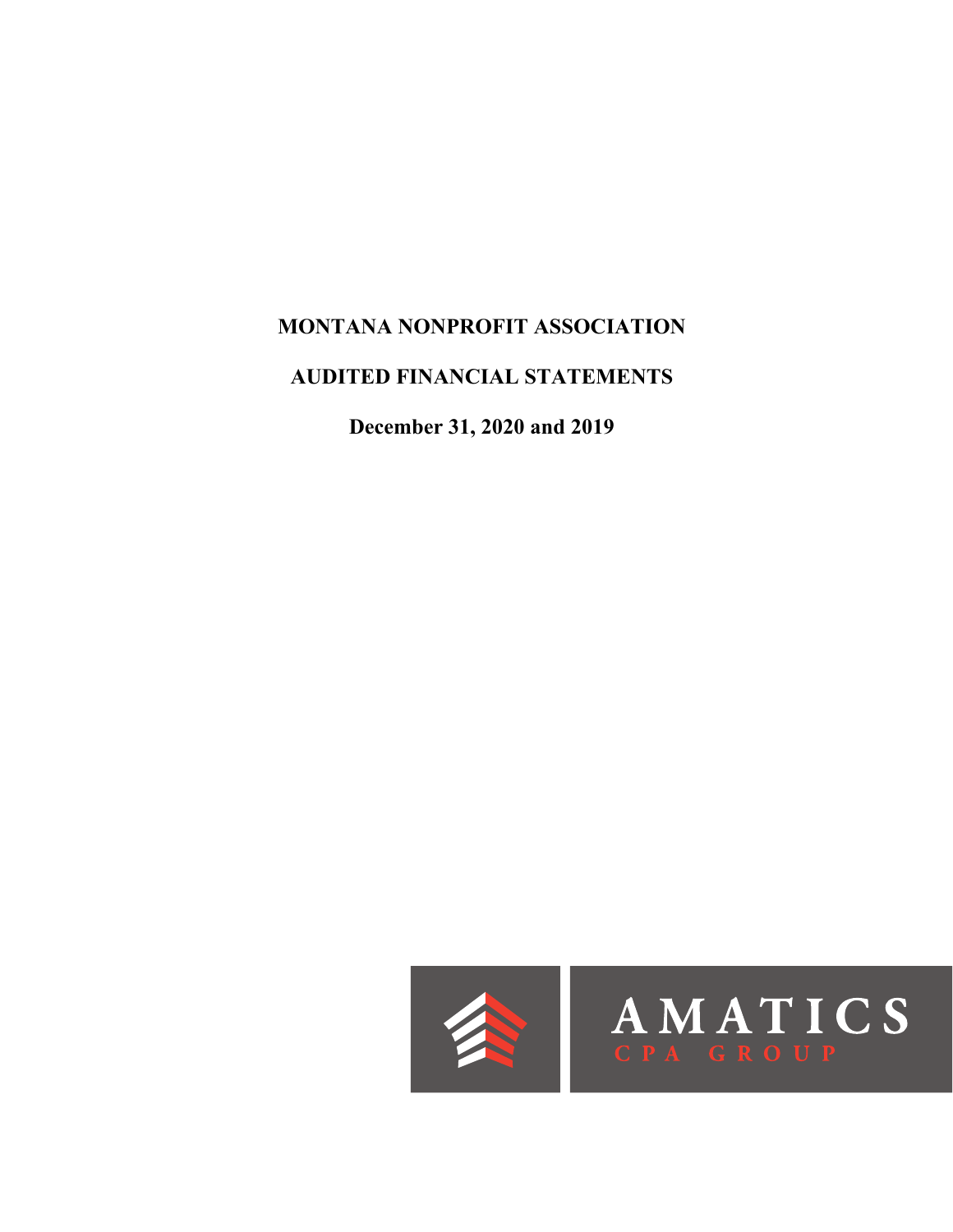# **MONTANA NONPROFIT ASSOCIATION CONTENTS**

| <b>FINANCIAL STATEMENTS</b>       | Page     |
|-----------------------------------|----------|
| Independent auditors' report      | $3 - 4$  |
| Statements of financial position  | 5        |
| Statements of activities          | 6        |
| Statements of functional expenses | 7        |
| Statements of cash flows          | 8        |
| Notes to financial statements     | $9 - 15$ |
|                                   |          |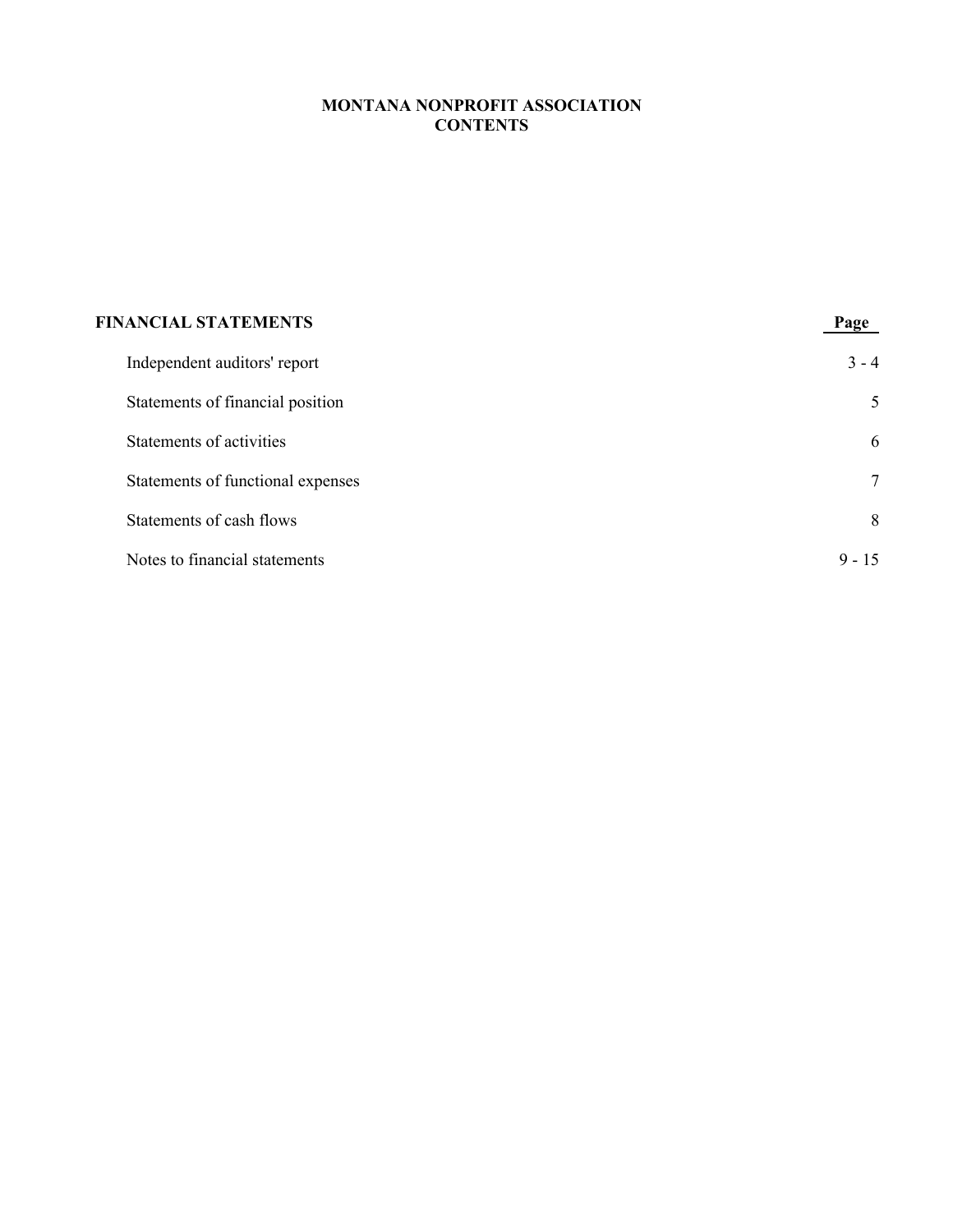

P 406.404.1925 F 406.404.1926

# **INDEPENDENT AUDITORS' REPORT**

Board of Directors Montana Nonprofit Association Helena, MT

# **Opinion**

We have audited the accompanying financial statements of Montana Nonprofit Association (a nonprofit organization), which comprise the statement of financial position as of December 31, 2020, and the related statements of activities, functional expenses, and cash flows for the year then ended, and the related notes to the financial statements.

In our opinion, the financial statements referred to above present fairly, in all material respects, the financial position of Montana Nonprofit Association as of December 31, 2020, and the changes in net assets and its cash flows for the year then ended in accordance with accounting principles generally accepted in the United States of America.

# **Basis for Opinion**

We conducted our audit in accordance with auditing standards generally accepted in the United States of America. Our responsibilities under those standards are further described in the Auditor's Responsibilities for Audit of the Financial Statements section of our report. We are required to be independent of Montana Nonprofit Association and to meet our other ethical responsibilities in accordance with the relevant ethical requirements relating to our audit. We believe that the evidence we have obtained is sufficient and appropriate to provide a basis for our audit opinion.

# **Responsibilities of Management for the Financial Statements**

Management is responsible for the preparation and fair presentation of these financial statements in accordance with accounting principles generally accepted in the United States of America; this includes the design, implementation, and maintenance of internal control relevant to the preparation and fair presentation of financial statements that are free from material misstatement whether due to fraud or error.

In preparing the financial statements, management is required to evaluate whether there are conditions or events, considered in the aggregate, that raise substantial doubt about Montana Nonprofit Association's ability to continue as a going concern within one year after the date that the financial statements are available to be issued.

# **Auditor's Responsibility for the Audit of the Financial Statements**

Our objectives are to obtain reasonable assurance about whether the financial statements as a whole are free from material misstatement, whether due to fraud or error, and to issue an auditor's report that includes our opinion. Reasonable assurance is a high level of assurance but is not absolute assurance and therefore is not a guarantee that an audit conducted in accordance with generally accepted auditing standards will always detect a material misstatement when it exists. The risk of not detecting a material misstatement resulting from fraud is higher than for one resulting from error, as fraud may involve collusion, forgery, intentional omissions, misrepresentations, or the override of internal control. Misstatements, including omissions, are considered material if there is a substantial likelihood that, individually or in the aggregate, they would influence the judgment made by a reasonable user based on the financial statements.

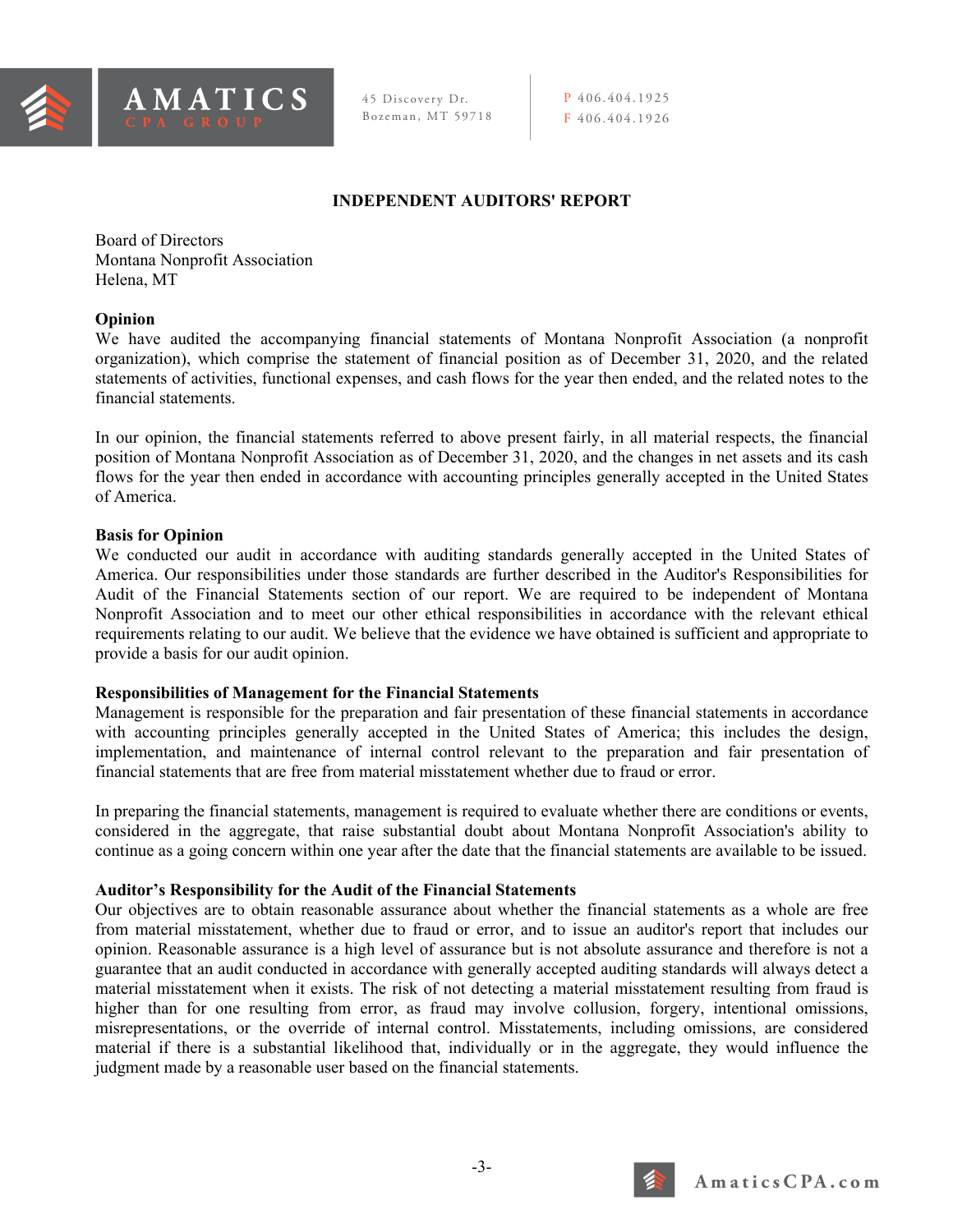In performing an audit in accordance with generally accepted auditing standards, we:

- Exercise professional judgment and maintain professional skepticism throughout the audit.
- Identify and assess the risks of material misstatement of the financial statements, whether due to fraud or error, and design and perform audit procedures responsive to those risks. Such procedures include examining, on a test basis, evidence regarding the amounts and disclosures in the financial statements.
- Obtain an understanding of internal control relevant to the audit in order to design audit procedures that are appropriate in the circumstances, but not for the purpose of expressing an opinion on the effectiveness of Montana Nonprofit Association's internal control. Accordingly, no such opinion is expressed.
- Evaluate the appropriateness of accounting policies used and the reasonableness of significant accounting estimates made by management, as well as evaluate the overall presentation of the financial statements.
- Conclude whether, in our judgment, there are conditions or events, considered in the aggregate, that raise substantial doubt about Montana Nonprofit Association's ability to continue as a going concern for a reasonable period of time.

We are required to communicate with those charged with governance regarding, among other matters, the planned scope and timing of the audit, significant audit findings, and certain internal control related matters that we identified during the audit.

# **Report on Summarized Comparative Information**

We have previously audited Montana Nonprofit Association's 2019 financial statements, and we expressed an unmodified audit opinion on those audited financial statements in our report dated July 23, 2020. In our opinion, the summarized comparative information presented herein as of and for the year ended December 31, 2019, is consistent, in all material respects, with the audited financial statements from which it has been derived.

Amatric CPA Gray

Bozeman, Montana September 14, 2021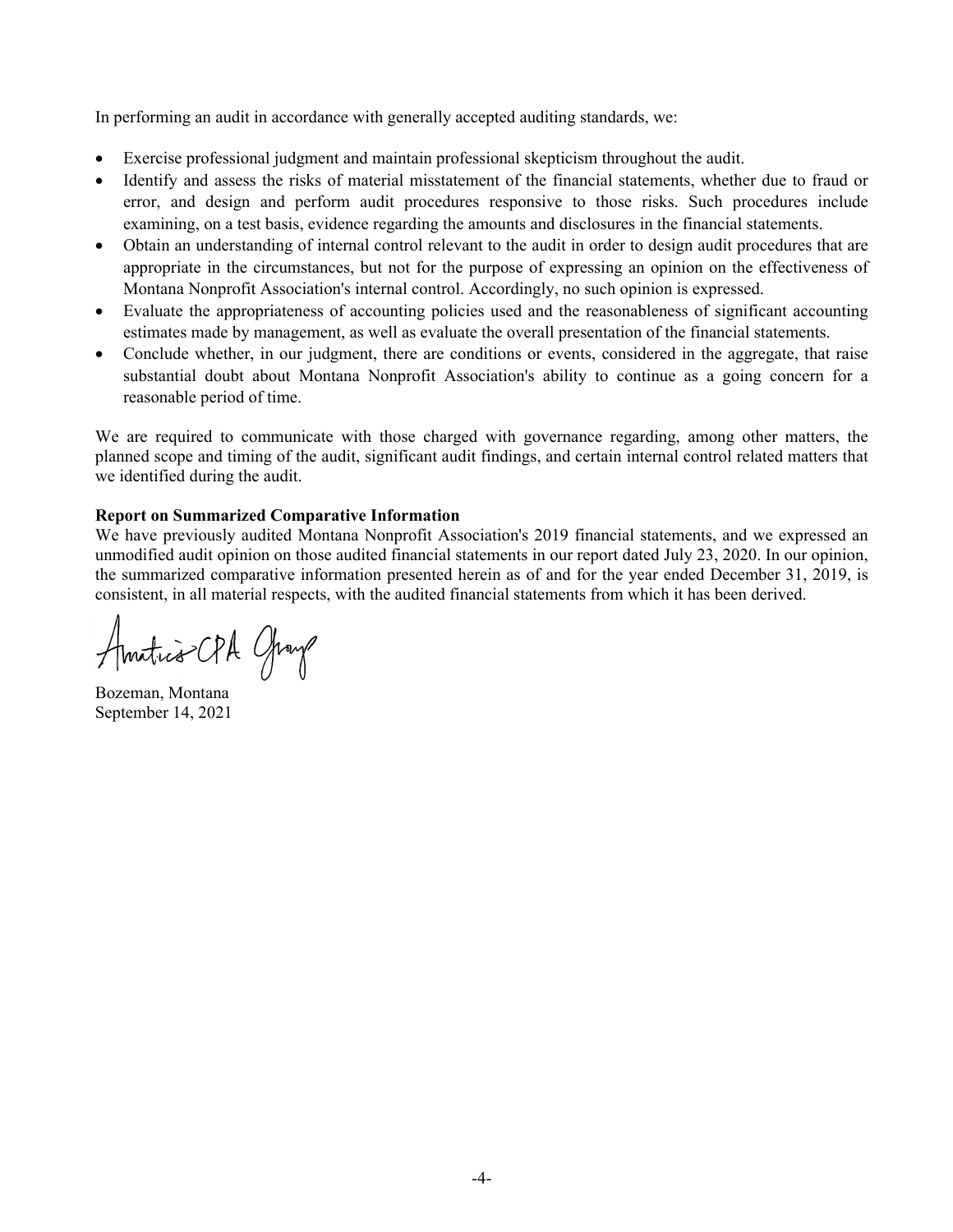# **MONTANA NONPROFIT ASSOCIATION STATEMENTS OF FINANCIAL POSITION December 31, 2020 and 2019**

|                                                |    | December 31 |    |           |
|------------------------------------------------|----|-------------|----|-----------|
|                                                |    | 2020        |    | 2019      |
| <b>ASSETS</b>                                  |    |             |    |           |
| <b>CURRENT ASSETS</b>                          |    |             |    |           |
| Cash and cash equivalents                      | \$ | 529,528     | \$ | 264,500   |
| Accounts receivable                            |    | 27,275      |    | 26,429    |
| Grants receivable, current                     |    | 135,000     |    | 164,910   |
| Prepaid expenses                               |    |             |    | 5,700     |
| Total current assets                           |    | 691,803     |    | 461,539   |
| <b>FIXED ASSETS</b>                            |    |             |    |           |
| Property and equipment                         |    | 122,646     |    | 104,828   |
| Less accumulated depreciation and amortization |    | (89,076)    |    | (78, 538) |
| Total fixed assets                             |    | 33,570      |    | 26,290    |
| <b>OTHER ASSETS</b>                            |    |             |    |           |
| Refundable unemployment reserve                |    | 6,630       |    | 6,430     |
| Grants receivable, long term, net of discount  |    | 34,300      |    | 99,000    |
| Total other assets                             |    | 40,930      |    | 105,430   |
| Total assets                                   | \$ | 766,303     | S  | 593,259   |
| <b>LIABILITIES AND NET ASSETS</b>              |    |             |    |           |
| <b>CURRENT LIABILITIES</b>                     |    |             |    |           |
| Accounts payable                               | \$ | 6,567       | \$ | 20,749    |
| Accrued payroll liabilities                    |    | 54,453      |    | 40,690    |
| Deferred revenue                               |    | 53,862      |    | 72,418    |
| Total current liabilities                      |    | 114,882     |    | 133,857   |
| <b>NET ASSETS</b>                              |    |             |    |           |
| Without donor restrictions                     |    | 376,535     |    | 76,593    |
| With donor restrictions                        |    | 274,886     |    | 382,809   |
| Total net assets                               |    | 651,421     |    | 459,402   |
| Total liabilities and net assets               | \$ | 766,303     | \$ | 593,259   |

See the accompanying notes to the financial statements.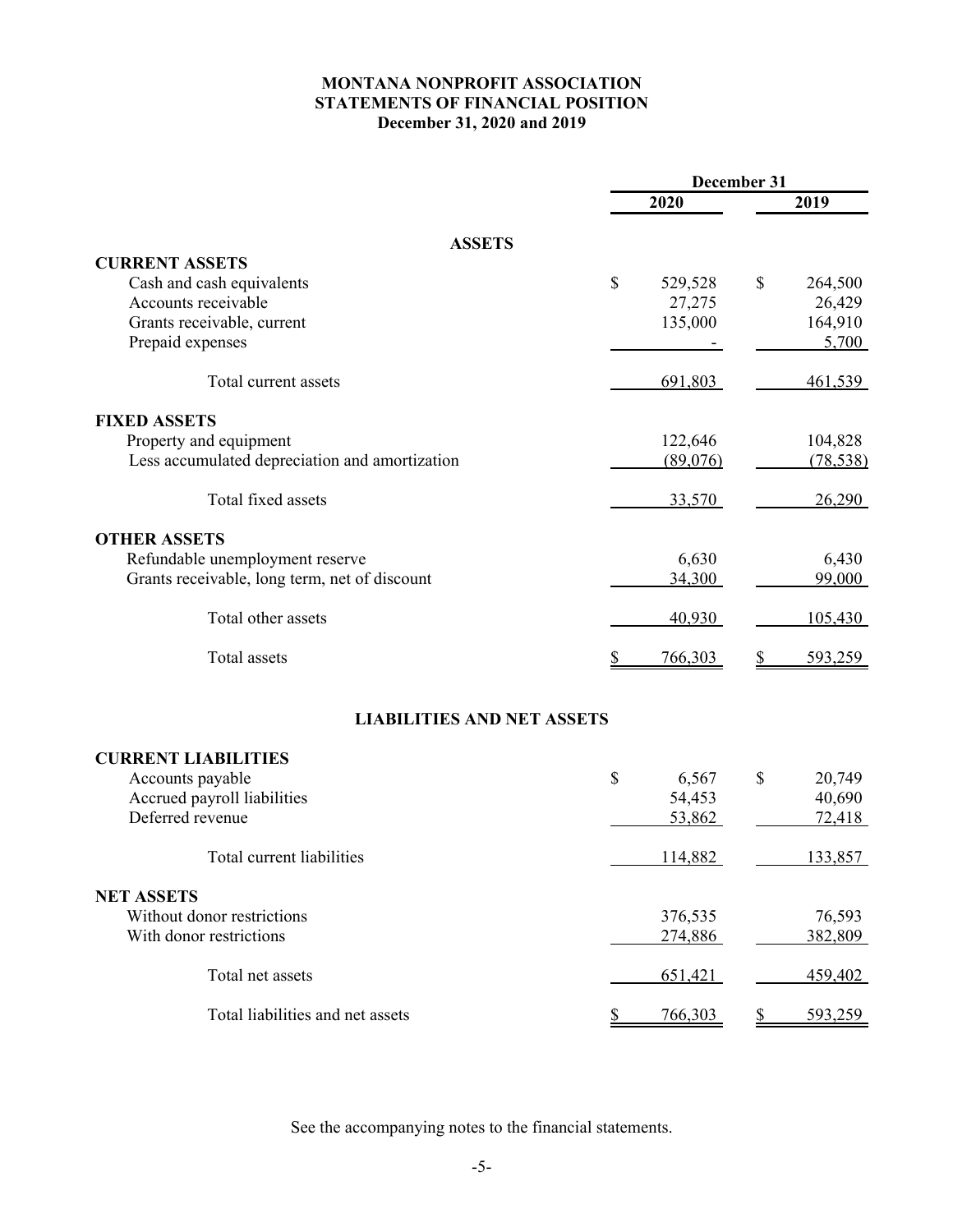# **MONTANA NONPROFIT ASSOCIATION STATEMENTS OF ACTIVITIES Years ended December 31, 2020 and 2019**

|                                  | 2020                                        |           |              |                                          |    |              |    | 2019         |
|----------------------------------|---------------------------------------------|-----------|--------------|------------------------------------------|----|--------------|----|--------------|
|                                  | <b>Without Donor</b><br><b>Restrictions</b> |           |              | <b>With Donor</b><br><b>Restrictions</b> |    | <b>Total</b> |    | <b>Total</b> |
| <b>REVENUE AND SUPPORT</b>       |                                             |           |              |                                          |    |              |    |              |
| Nonprofit member dues            | \$                                          | 131,584   | $\mathbb{S}$ | Ξ.                                       | \$ | 131,584      | \$ | 112,575      |
| Affiliate member dues            |                                             | 21,975    |              |                                          |    | 21,975       |    | 23,080       |
| Sponsorships                     |                                             | 47,599    |              |                                          |    | 47,599       |    | 86,924       |
| Discount product fees            |                                             | 78,015    |              |                                          |    | 78,015       |    | 106,006      |
| Conference and training fees     |                                             | 154,294   |              |                                          |    | 154,294      |    | 127,868      |
| Contributed support              |                                             | 214,475   |              | 571,000                                  |    | 785,475      |    | 680,873      |
| Investment income, net           |                                             | 3         |              |                                          |    | 3            |    | 26           |
| Released from restrictions       |                                             | 678,923   |              | (678, 923)                               |    |              |    |              |
| Total revenue and support        |                                             | 1,326,868 |              | (107, 923)                               |    | 1,218,945    |    | 1,137,352    |
| <b>EXPENSES</b>                  |                                             |           |              |                                          |    |              |    |              |
| Program services                 |                                             | 879,989   |              |                                          |    | 879,989      |    | 568,501      |
| Management and general           |                                             | 125,933   |              |                                          |    | 125,933      |    | 152,868      |
| Fundraising                      |                                             | 21,004    |              |                                          |    | 21,004       |    | 36,165       |
| Total expenses                   |                                             | 1,026,926 |              |                                          |    | 1,026,926    |    | 757,534      |
| <b>CHANGE IN NET ASSETS</b>      |                                             | 299,942   |              | (107, 923)                               |    | 192,019      |    | 379,818      |
| Net assets at beginning of year  |                                             | 76,593    |              | 382,809                                  |    | 459,402      |    | 79,584       |
| <b>NET ASSETS AT END OF YEAR</b> | \$                                          | 376,535   | <sup>S</sup> | 274,886                                  | -S | 651,421      | S  | 459,402      |

See the accompanying notes to the financial statements.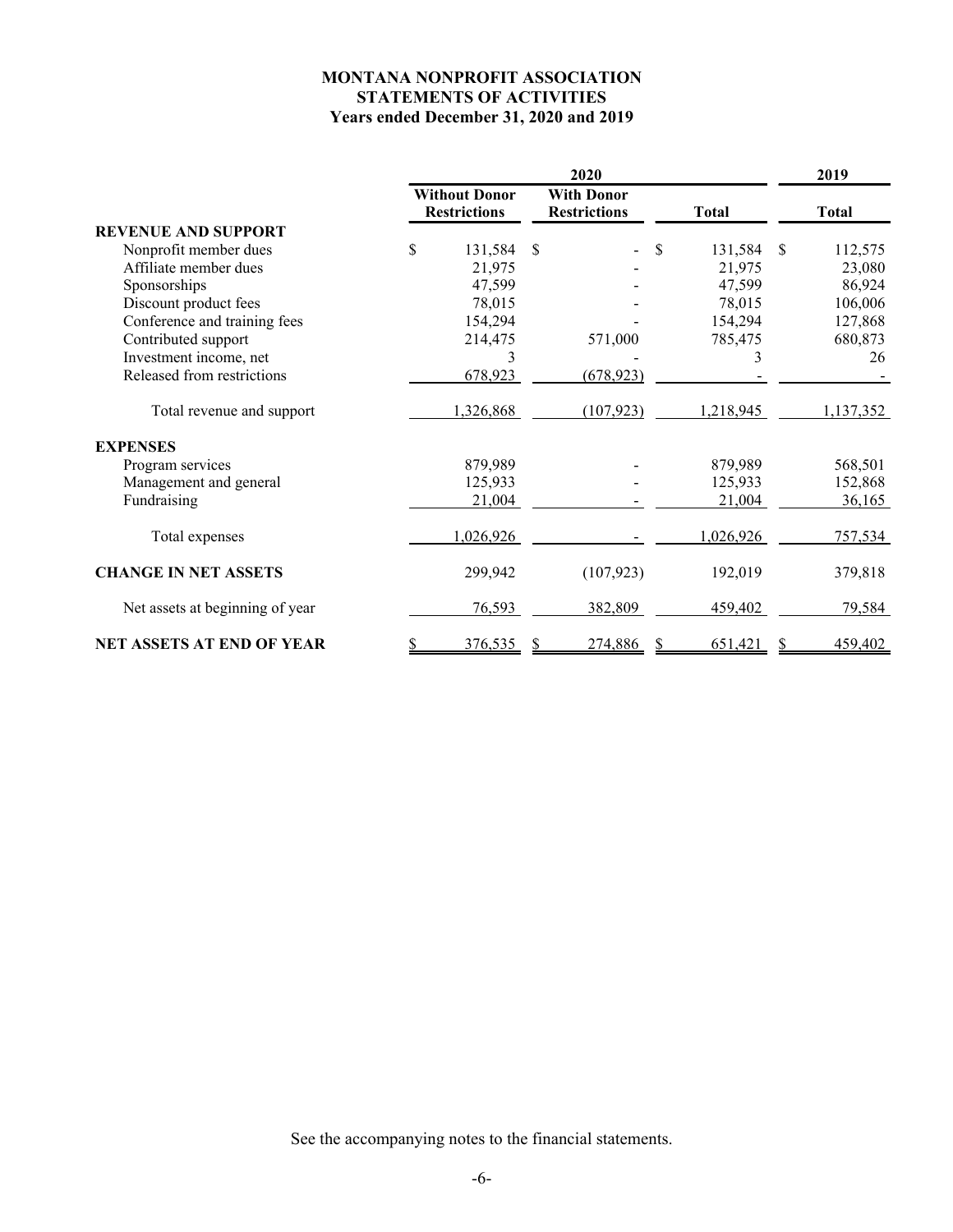# **MONTANA NONPROFIT ASSOCIATION STATEMENTS OF FUNCTIONAL EXPENSES Years ended December 31, 2020 and 2019**

|                        |    | Group<br><b>Buying</b> | Public<br><b>Policy</b> |    | Professional/<br>Organizational<br>Development | Membership | Building/<br><b>Shared Space</b> | <b>Total</b><br>Program | Management<br>and General | Fundraising | 2020<br><b>Total</b> |    | 2019<br>Total |
|------------------------|----|------------------------|-------------------------|----|------------------------------------------------|------------|----------------------------------|-------------------------|---------------------------|-------------|----------------------|----|---------------|
| Personnel              | S. | 28,131                 | 59,075                  | -S | 283,792 \$                                     | 88,244 \$  | $\sim$                           | 459,242 \$              | 84,746 \$                 | $16,219$ \$ | 560,207              | -S | 416,116       |
| Contracted services    |    | 5,756                  | 113,469                 |    | 104,684                                        | 1,506      | $\overline{\phantom{a}}$         | 225,415                 | 24,381                    | 2,672       | 252,468              |    | 159,216       |
| Travel                 |    | $\sim$                 | 803                     |    | 234                                            | $\sim$     | $\overline{\phantom{a}}$         | 1,037                   | 320                       | $\sim$      | 1,357                |    | 40,567        |
| Occupancy              |    | 1,860                  | 3,738                   |    | 17,976                                         | 5,496      |                                  | 29,070                  | 2,006                     | 1,041       | 32,117               |    | 34,173        |
| Property and equipment |    | 684                    | 1,409                   |    | 9,115                                          | 2,489      |                                  | 13,697                  | 4,040                     | 386         | 18,123               |    | 15,786        |
| Other                  |    | 9,837                  | 105,639                 |    | 32,912                                         | 3,140      |                                  | 151,528                 | 10,440                    | 686         | 162,654              |    | 91,676        |
| 2020 Total             |    | 46,268                 | 284,133                 |    | 448,713                                        | 100.875    |                                  | 879.989                 | 125,933                   | 21.004      | 1,026,926            |    |               |
| 2019 Total             |    | 32,689                 | 39,950                  |    | 435,261                                        | 59,979     | 622                              | 568,501                 | 152,868                   | 36,165      |                      |    | 757,534       |

See the accompanying the notes to the financial statements.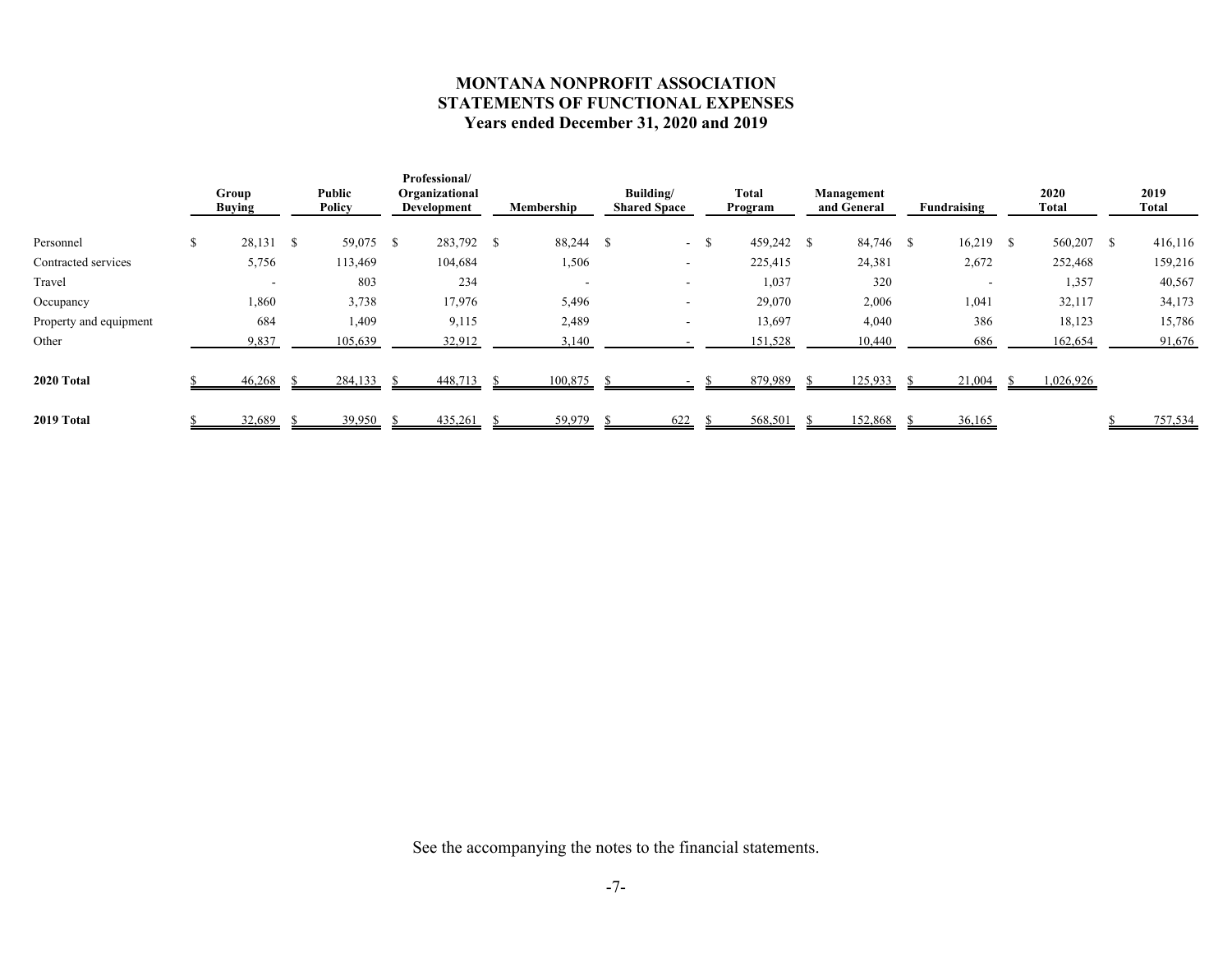# **MONTANA NONPROFIT ASSOCIATION STATEMENTS OF CASH FLOWS**

|                                                | <b>Years ended December 31</b> |             |    |            |  |
|------------------------------------------------|--------------------------------|-------------|----|------------|--|
|                                                |                                | <b>2020</b> |    | 2019       |  |
| <b>CASH FLOWS FROM OPERATING ACTIVITIES</b>    |                                |             |    |            |  |
| Receipts from donors and grantors              | \$                             | 879,239     | \$ | 494,980    |  |
| Other cash receipts                            |                                | 414,914     |    | 479,048    |  |
| Payments for salaries and related costs        |                                | (546, 446)  |    | (405, 667) |  |
| Payments to vendors                            |                                | (464, 861)  |    | (319, 738) |  |
| Net cash provided by operating activities      |                                | 282,846     |    | 248,623    |  |
| <b>CASH FLOWS USED BY INVESTING ACTIVITIES</b> |                                |             |    |            |  |
| Purchases of fixed assets                      |                                | (17, 818)   |    | (19,988)   |  |
| NET CHANGE IN CASH AND CASH EQUIVALENTS        |                                | 265,028     |    | 228,635    |  |
| Cash and cash equivalents at beginning of year |                                | 264,500     |    | 35,865     |  |
| CASH AND CASH EQUIVALENTS AT END OF YEAR       | S                              | 529,528     |    | 264,500    |  |

See the accompanying notes to the financial statements.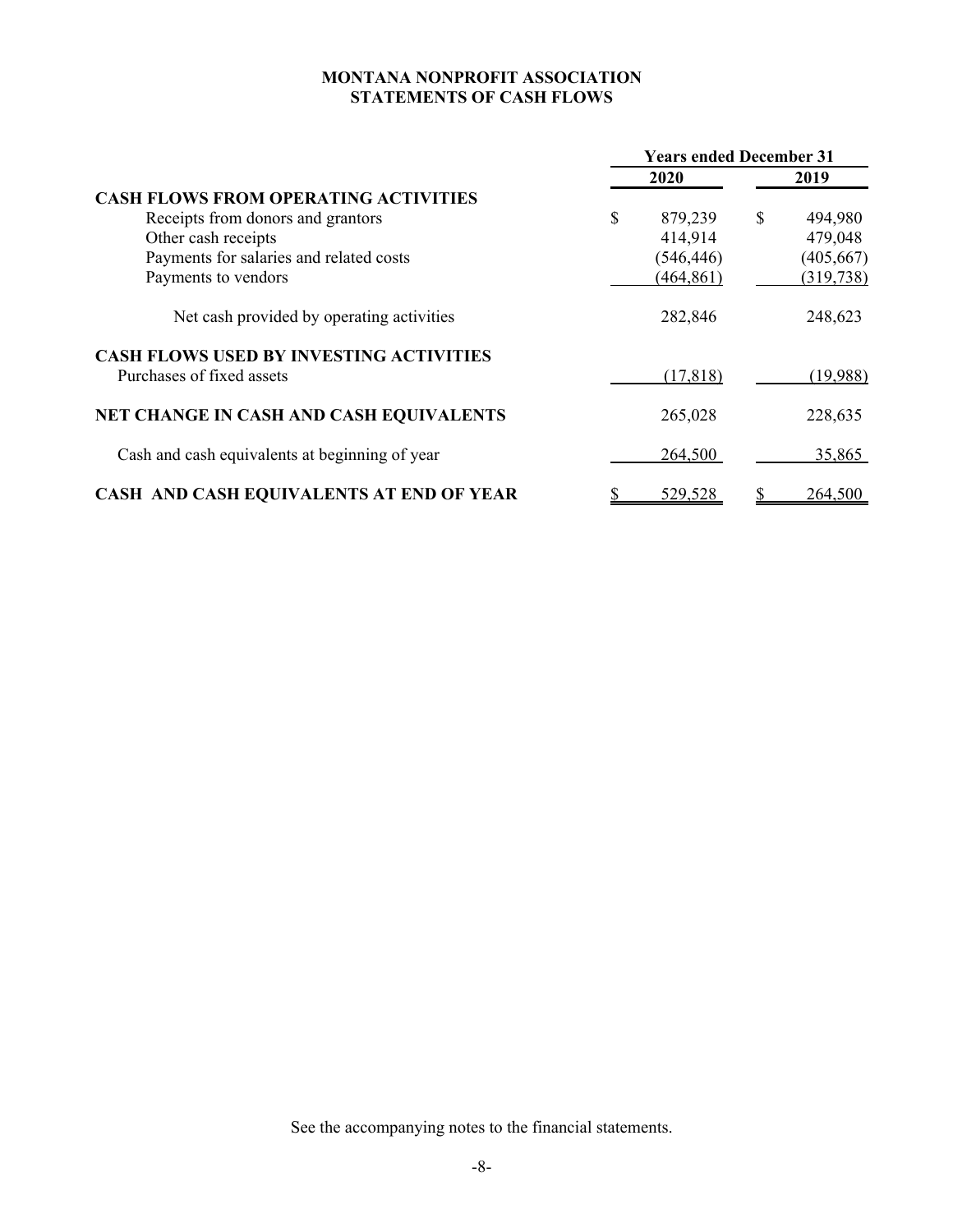#### **1. SUMMARY OF SIGNIFICANT ACCOUNTING POLICIES**

#### **Organization**

The Montana Nonprofit Association (the Association), a Montana not-for-profit Organization, is a membership organization that is organized for the following purposes: to advocate and develop public policy on sector-wide issues, to offer savings on administrative costs by offering group buying opportunities, develop organizational training and technical assistance to enhance nonprofit capacity, provide research and communications on relevant nonprofit issues, and building a network to connect and strengthen nonprofits.

#### **Basis of Accounting**

The accompanying financial statements are presented in accordance with accounting principles generally accepted in the United States of America (GAAP), as codified by the Financial Accounting Standards Board. Therefore, revenues are recorded when earned and expenses are recorded when incurred.

#### **Use of Estimates**

The preparation of financial statements in conformity with generally accepted accounting principles requires management to make estimates and assumptions that affect certain reported amounts and disclosures. Accordingly, actual results could differ from those estimates.

#### **Cash and Cash Equivalents**

For the purposes of the statement of cash flows, the Association considers all unrestricted cash and other highly liquid investments with a maturity of less than three months as cash equivalents.

### **Basis of Presentation**

Net assets, revenues, gains, and losses are classified based on the existence or absence of donor or grantor imposed restrictions. Accordingly, net assets and changes therein are classified and reported as follows:

*Net Assets Without Donor Restrictions*: Net assets available for use in general operations and not subject to donor (or certain grantor) restrictions*.*

*Net Assets With Donor Restrictions*: Net assets subject to donor (or certain grantor) imposed restrictions. Some donor-imposed restrictions are temporary in nature, such as those that will be met by the passage of time or other events specified by the donor. Other donor-imposed restrictions are perpetual in nature, where the donor stipulates that resources be maintained in perpetuity. Donor-imposed restrictions are released when a restriction expires, that is, when the stipulated time has elapsed, when the stipulated purpose for which the resource was restricted has been fulfilled, or both.

#### **Functional Expenses**

The financial statements report certain categories of expenses that are attributed to more than one program or supporting function. Therefore, expenses require allocation on a reasonable basis that is consistently applied. The expenses that are allocated include occupancy, personnel, contracted services (accounting, technology), property and equipment (depreciation) and other expenses (dues and registration, supplies), which are allocated based on staff time in each area, as tracked and reported on time sheets.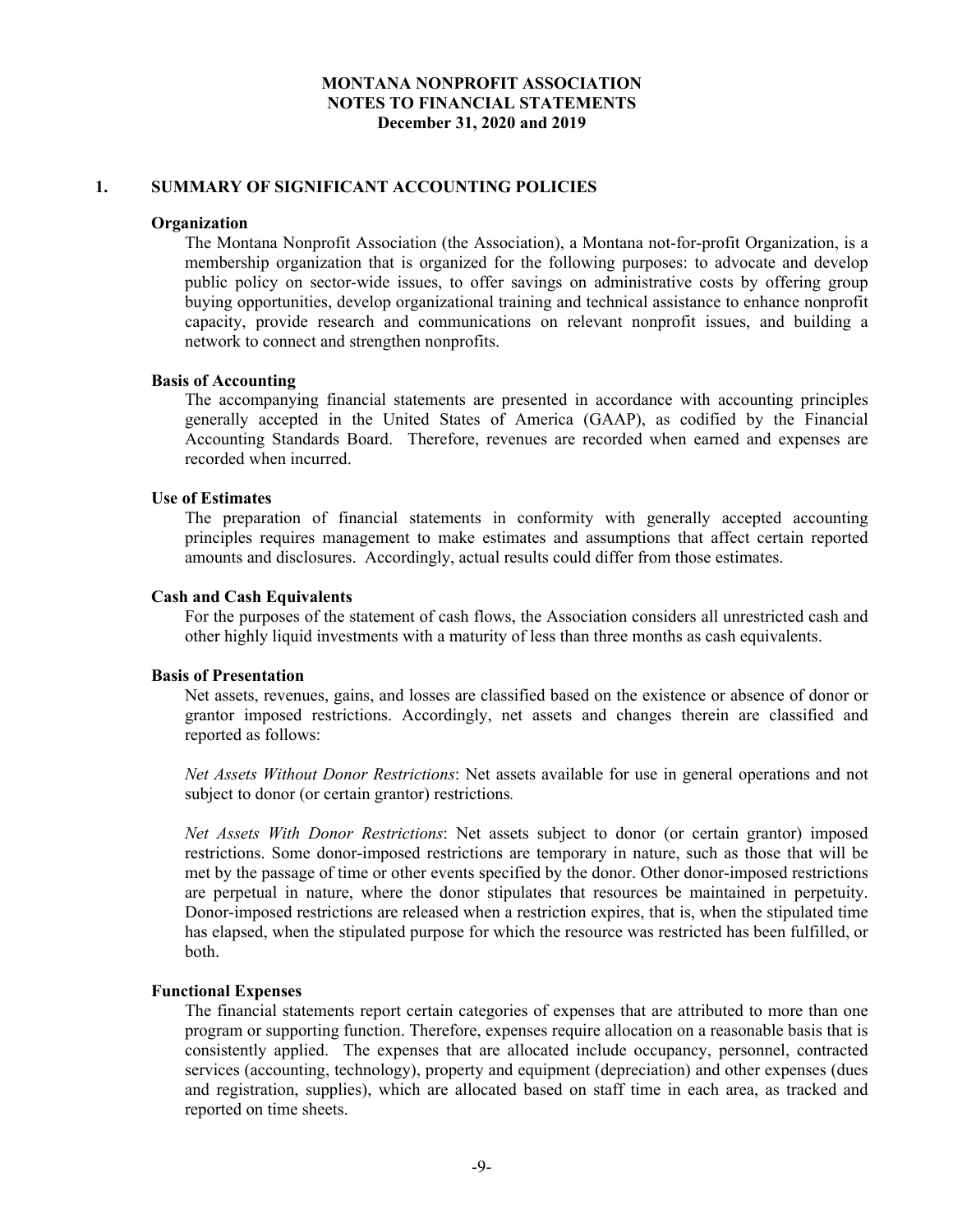### **1. SUMMARY OF SIGNIFICANT ACCOUNTING POLICIES (Continued)**

#### **Revenue and Revenue Recognition**

#### *Program Service Revenue*

Membership dues revenues are recognized over the membership period. Payment is due at the start of the membership period; amounts received in advance are deferred and recognized over the period in which the services are provided. Product fee revenues are recognized when a member purchases a product or service that generates a royalty payment for the Association. Conference and training fees are recognized when the conference or training event occurs.

### *Contributions and Grants*

Contributions, including unconditional promises to give, are recognized as revenues in the period cash or assets are transferred or pledges are received. Unconditional promises to give that are expected to be collected within one year are recorded at net realizable value. Unconditional promises to give that are expected to be collected in more than one year are recorded at fair value, which is measured as the present value of their future cash flows, discounted at the short term treasury bill rate. Amortization of the discount is included in contribution revenue. In the absence of donor stipulations to the contrary, promises with payments due in future periods are restricted to use after the due date. In the absence of donor stipulations to the contrary, promises with payments due in future periods are restricted to use after the due date. Management considers all pledges to be fully collectible; therefore, no allowance has been recorded.

Conditional promises to give are not recognized until they become unconditional, that is when the conditions on which they depend are substantially met. Contributions of assets other than cash are recorded at their estimated fair value at date of receipt.

#### **Accounts Receivable**

The Association grants credit to members for dues and to sponsors for commissions, endorsements, management fees and conference revenue. Accounts receivable consists of discounted product fees earned but not yet received as of the financial statement date. Accounts receivable are stated at face value and management deems all to be collectible; accordingly, the allowance for uncollectible accounts is zero.

#### **Fixed Assets**

Purchased assets are carried at their historical cost. Donations of property are recorded as support at the asset's estimated fair value. Depreciation of property and equipment is computed using the straight-line method over the estimated useful lives of the assets, which range from three to seven years. Acquisitions and improvements of property and equipment of \$500 or more are capitalized. Normal repair and maintenance costs are expensed as incurred.

Software and web development costs are capitalized at cost and amortized using the straight-line method over the length of the life of the asset, generally 5 years.

Depreciation and amortization expense was \$10,537 and \$9,944 for the years ended December 31, 2020 and 2019.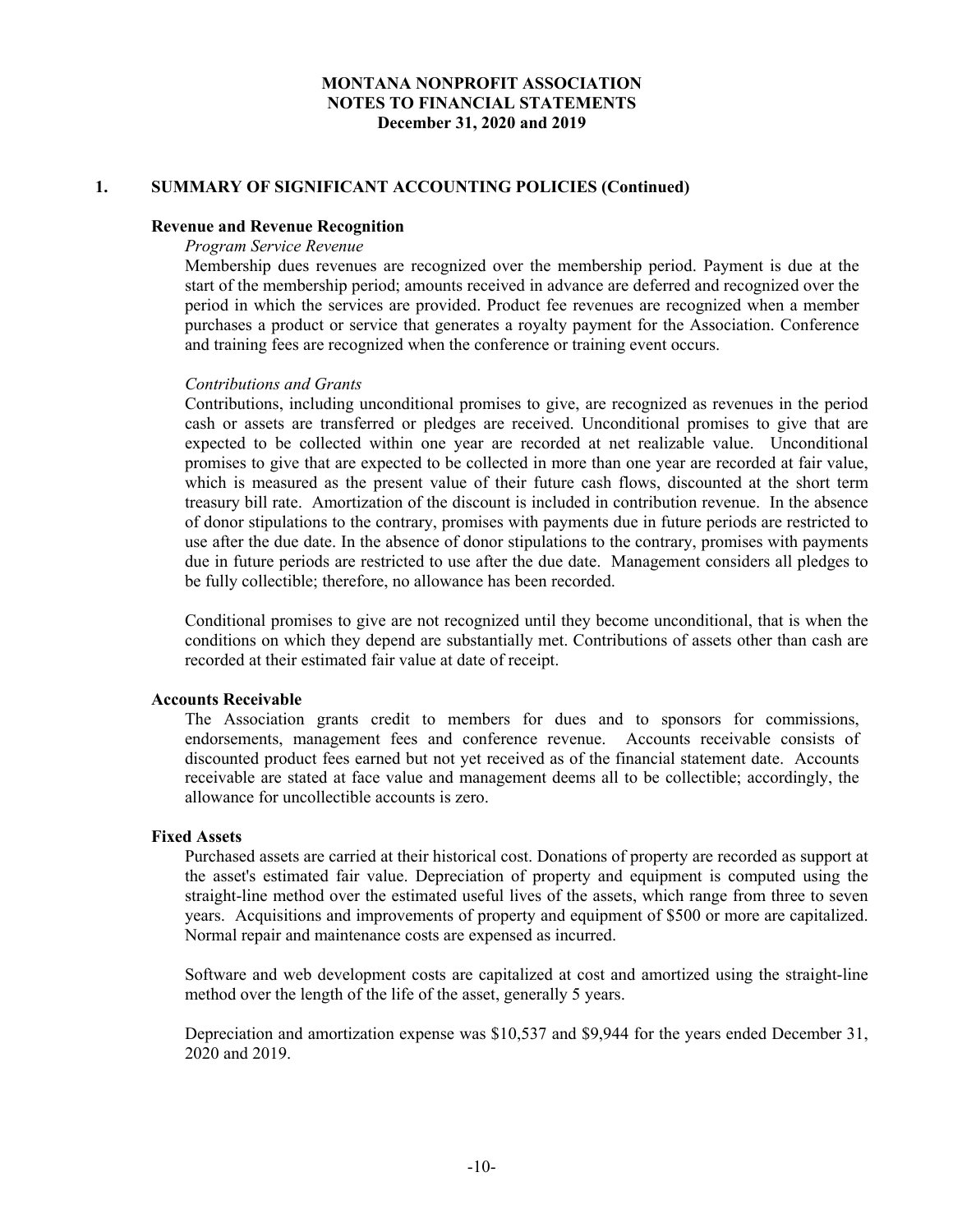### **1. SUMMARY OF SIGNIFICANT ACCOUNTING POLICIES (Continued)**

#### **Income Taxes**

The Association is a not-for-profit organization as described in Section  $501(c)(3)$  of the Internal Revenue Code. The Association qualifies as a publicly supported organization under Internal Revenue Code Section 170(b)(1)(A), and therefore has made no provision for federal income taxes in the accompanying financial statements. The Association's information returns (Form 990) are open to examination by the IRS, generally, for three years after they were filed or the due date of the return, whichever is later.

# **2. LIQUIDITY AND AVAILABILITY**

The following reflects the Association's financial assets as of December 31, 2020, reduced by amounts not available for general use within one year due to donor or other restrictions limiting their use:

|                                                             | 2020          |    | 2019    |
|-------------------------------------------------------------|---------------|----|---------|
| Financial assets                                            |               |    |         |
| Cash and cash equivalents                                   | \$<br>529,528 | -S | 264,500 |
| Grants receivable                                           | 170,000       |    | 264,910 |
| Accounts receivable                                         | 27,275        |    | 26,429  |
|                                                             | 726,803       |    | 555,839 |
| Unavailable for general expenditure in one year             |               |    |         |
| Grants due in more than one year                            | 35,000        |    | 100,000 |
|                                                             |               |    |         |
| Total financial resources available for general expenditure | 691,803       |    | 455,839 |

The Association has certain donor-restricted net assets that are available for general expenditures within one year of December 31, 2020, because the restrictions on the net assets are expected to be met by conducting the normal activities of our programs in the coming year. Accordingly, the related resources have been included in the quantitative information detailing the financial assets available to meet general expenditures within one year.

As part of the Association's liquidity management, it has a policy to structure its financial assets to be available as its general expenditures, liabilities, and other obligations come due. In the event of an unanticipated liquidity need, the Association also could draw upon \$50,000 of an available line of credit, which is renewed annually by Board resolution (see Note 8).

# **3. CASH AND CASH EQUIVALENTS**

The Association maintains its cash in bank deposit accounts which, at times, may exceed federally insured limits. Balances held in financial institutions are insured by the Federal Deposit Insurance Corporation (FDIC) up to \$250,000 per bank, per depositor. The Association has not experienced any losses in such accounts and does not believe it is exposed to any significant credit risk on cash and cash equivalents. As of December 31, 2020 and 2019, cash and cash equivalents exceeded federally insured limits in the amount of \$276,596 and \$0, respectively.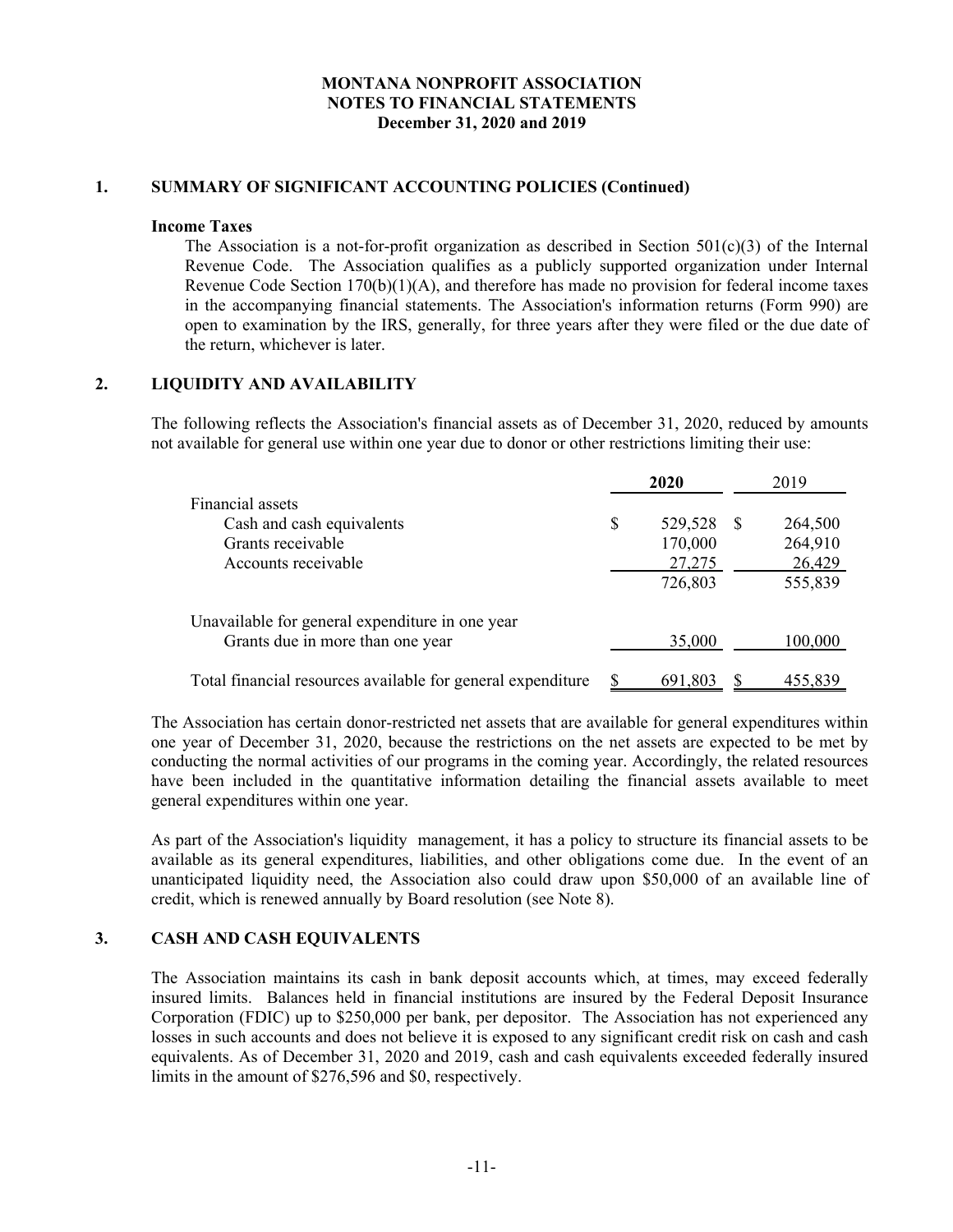### **4. RELATED PARTY**

The Association received administrative fees of \$17,199 and \$46,938 in the years ended December 31, 2020 and 2019, respectively, from the Montana Nonprofit Association Group Benefits Trust, which was established as an Internal Revenue Code section 501(c)(9) VEBA trust to provide health insurance coverage for Association members and their employees. During 2020, the Trust was dissolved.

# **5. UNEMPLOYMENT INSURANCE**

The Association maintains an unemployment program and contracts with a third party for stop-loss coverage in the event unemployment claims exceed \$30,000, up to \$90,000. The Association would be responsible for paying the first \$30,000 in claims and any costs above \$90,000 in total claims. Management is not aware of any unemployment claims. Accordingly, no liability has been recorded as of December 31, 2020 and 2019.

# **6. GRANTS RECEIVABLE**

Grants receivable as of December 31, 2020 and 2019 are due as follows:

|                                                        | 2020          | 2019          |
|--------------------------------------------------------|---------------|---------------|
| Amounts due in:                                        |               |               |
| Less than one year                                     | \$<br>135,000 | \$<br>164,910 |
| One to five years                                      | 35,000        | 100,000       |
|                                                        | 170,000       | 264,910       |
| Less: discount to present value                        | (700)         | (1,000)       |
| Grants receivable, net of discount                     | 169,300       | 263,910       |
| Less: current portion                                  | (135,000)     | (164,910)     |
| Grants receivable, net of discount and current portion | 34,300        | 99,000        |

# **7. FIXED ASSETS**

Fixed assets consist of the following at December 31, 2020 and 2019:

|                                                 | 2020         | 2019      |
|-------------------------------------------------|--------------|-----------|
| Computers and equipment                         | \$<br>66,201 | 62,402    |
| Software                                        | 30,519       | 16,500    |
| Website                                         | 25,926       | 25,926    |
| Less: accumulated depreciation and amortization | (89,076)     | (78, 538) |
|                                                 | 33,570       | 26,290    |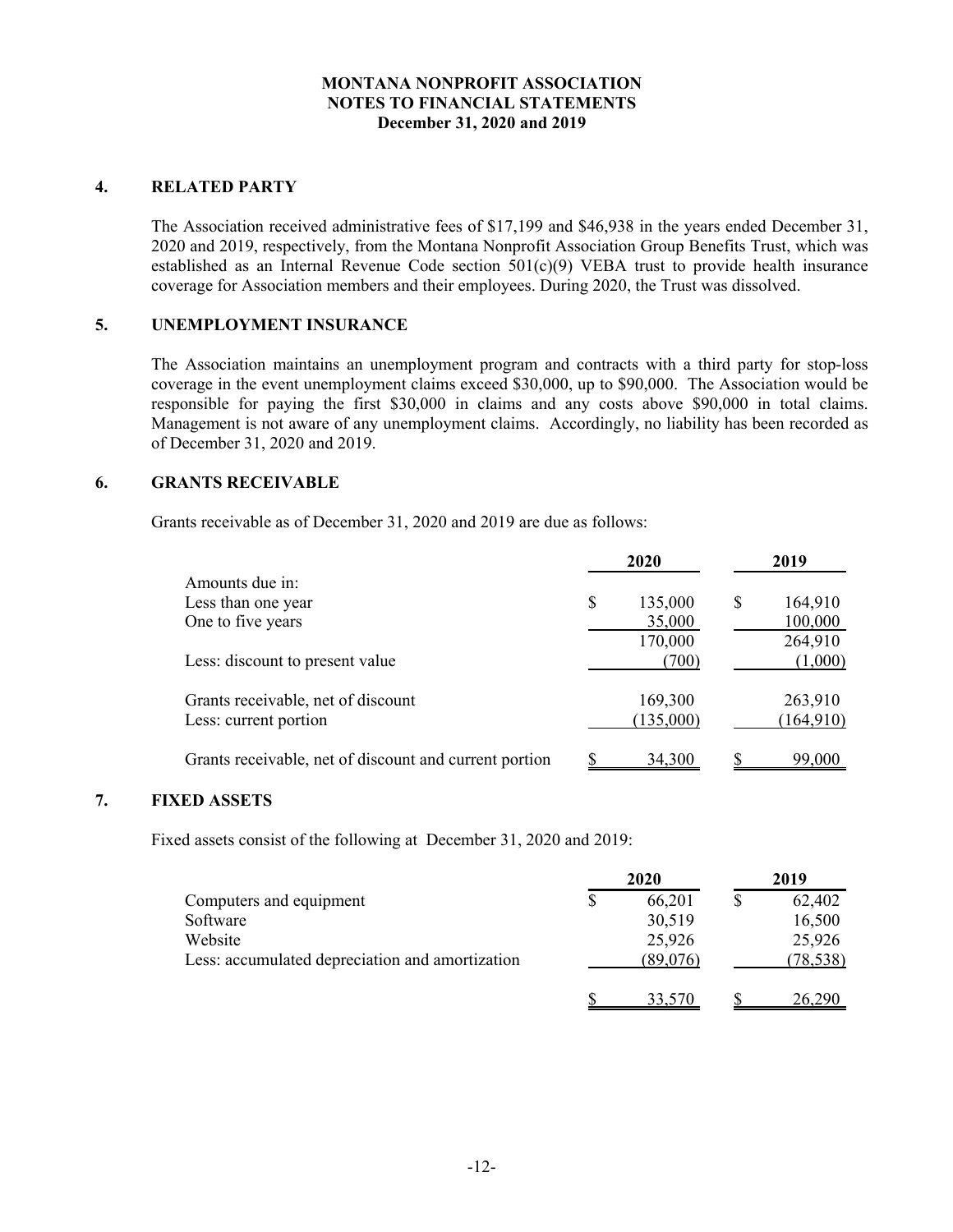### **8. LINE OF CREDIT**

The Association maintains a revolving line of credit at First Interstate Bank in the amount of \$50,000, collateralized by the assets of the Association. The interest rate at December 31, 2020 was 5%. The line of credit had an original maturity date of January 2020, which was subsequently renewed through April 2021. In March 2021, the line was renewed through April 2022 at 5% interest.

# **9. RETIREMENT PLAN**

The Association has a defined contribution SEP plan. The Association makes contributions of 6% of compensation after one year of employment. The Association made contributions totaling \$8,005 and \$4,604 to the plan for the years ended December 31, 2020 and 2019, respectively.

### **10. LEASE AGREEMENT**

The Association leased office space from Power Block Associates with a lease period through March 31, 2020, amended March 4, 2020 extending the lease term through March 31, 2021 with an option for an addition year. The agreement required monthly payments of \$2,469; the lease payments are indexed and adjusted each March. Lease expense was \$27,039 and \$23,879 for the years ended December 31, 2020 and 2019, respectively. In April 2021, the lease was extended to March 2022 and requires monthly payments of \$2,235.

The total minimum future rental payments under this operating lease are as follows:

| 2021<br>2022 | \$<br>27,522<br>6,705 |   |        |
|--------------|-----------------------|---|--------|
|              |                       | w | 34,227 |

# **11. REVENUE FROM CONTRACTS WITH CUSTOMERS**

The following provides information about significant changes in the contract liabilities (deferred revenue) for the years ended December 31, 2020 and 2019:

|                                                                                                                                               | 2020      | 2019      |
|-----------------------------------------------------------------------------------------------------------------------------------------------|-----------|-----------|
| Deferred membership dues, beginning of year                                                                                                   | 72.418    | 49,849    |
| Revenue recognized that was included in deferred<br>revenue at the beginning of the year<br>Increase in deferred revenue due to cash received | (72, 418) | (49, 849) |
| during the year                                                                                                                               | 53,862    | 72,418    |
| Deferred membership dues, end of year                                                                                                         | 53,862    | 72.418    |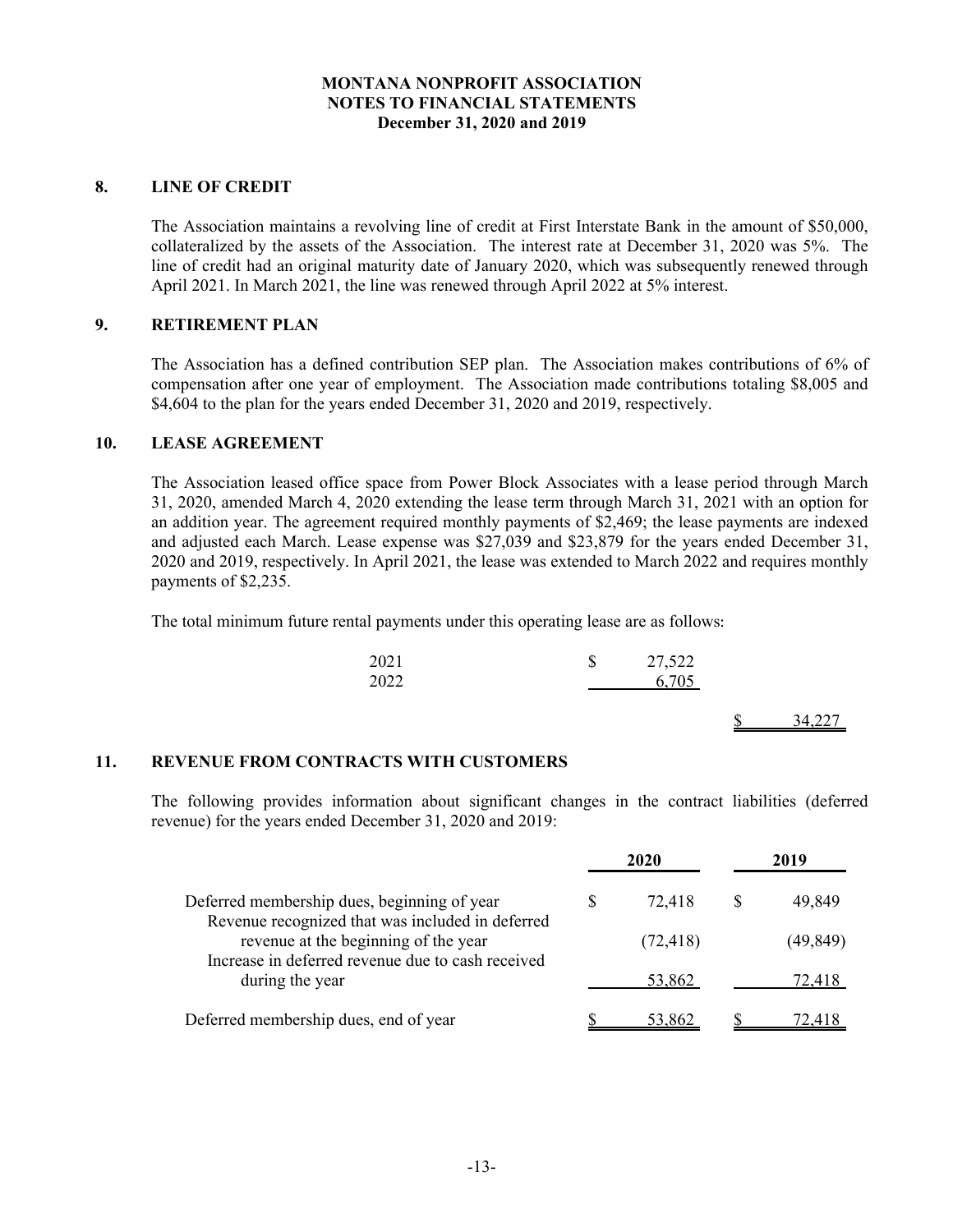# **12. NET ASSETS WITH DONOR RESTRICTIONS**

Net assets with donor restrictions consists of assets with time and/or purpose restrictions as follows at December 31, 2020 and 2019:

|                                                            |   | 2020    |   | 2019    |
|------------------------------------------------------------|---|---------|---|---------|
| Subject to expenditure for specific purpose:               |   |         |   |         |
| Program and organizational development                     | S |         | S | 23,500  |
| Innovation                                                 |   | 52,650  |   | 41,399  |
| Leadership development program                             |   | 25,000  |   |         |
| Diversity, equity, and inclusion                           |   | 27,936  |   |         |
| Census                                                     |   |         |   | 53,000  |
| Grants receivable, proceeds of which have been restricted: |   |         |   |         |
| Program and organizational development                     |   |         |   | 39,910  |
| Leadership development program                             |   |         |   | 25,000  |
| Subject to the passage of time:                            |   |         |   |         |
| Grants receivable with no donor restrictions               |   | 169,300 |   | 200,000 |
|                                                            |   | 274,886 |   | 382,809 |

# **13. NET ASSETS RELEASED FROM RESTRICTIONS**

Net assets were released from donor restrictions by incurring expenses satisfying the restricted purpose, by expiration of time or satisfaction of other donor requirements for the years ended December 31, 2020 and 2019:

|                                        | 2020         | 2019    |
|----------------------------------------|--------------|---------|
| Leadership                             | 25,000<br>\$ | \$      |
| COVID-19                               | 115,000      |         |
| Diversity, equity, and inclusion       | 2,064        |         |
| Program and organizational development | 63,410       | 53,651  |
| Census                                 | 199,000      | 5,000   |
| Innovation                             | 138,749      | 108,601 |
| Time restrictions                      | 135,700      | 138,145 |
|                                        |              |         |
| Total released from restrictions       | 678.923      | 305,397 |

# **14. PAYCHECK PROTECTION PROGRAM LOAN**

In April 2020, the Association was granted a \$74,888 loan under the Paycheck Protection Program (PPP) administered by a Small Business Administration (SBA) approved partner. The loan was uncollateralized and fully guaranteed by the Federal government. The Association has accounted for the PPP funding as a conditional contribution in the financial statements. As of December 31, 2020, the Association believes that it has met the substantial requirements for forgiveness of the loan and as such, has recorded the funds as contributed support during 2020. The Association's PPP funding was formally approved for full forgiveness in February 2021.